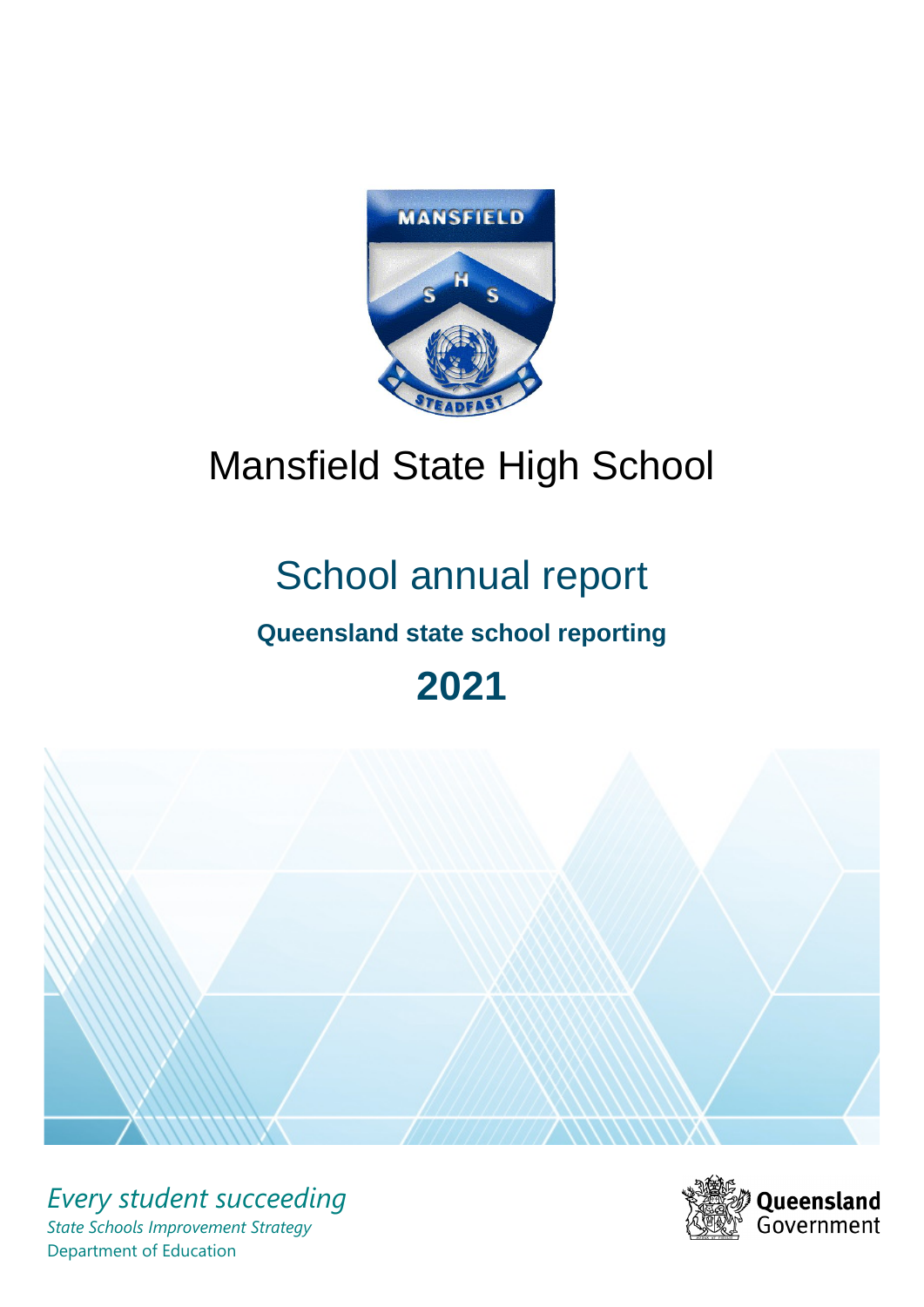**OFFICIAL – Public** Published as information source only. Public information used to create this report may not appear in this format in the public domain Please refer to disclaimer information.

#### **Contact details**

| <b>Postal Address</b> | PO Box 229 Mount Gravatt 4122    |
|-----------------------|----------------------------------|
| <b>Phone</b>          | $(07)$ 3452 5333                 |
| Fax                   | $(07)$ 3452 5300                 |
| <b>Email</b>          | principal@mansfieldshs.eq.edu.au |
| Website               | https://mansfieldshs.eq.edu.au   |

#### **Disclaimer**

The materials presented in this report are distributed by the Department of Education (the department) as an information source only.

The information and data in this report is subject to change without notice.<br>The department makes no statements, representations, or warranties about the accuracy or completeness of, and you should not rely on, any informa report.

The department disclaim all responsibility and all liability (including without limitation, liability in negligence) for all expenses, losses, damages and costs you might incur as a result of the information in this report being inaccurate or incomplete in any way, and for any reason.

Despite our best efforts, the department makes no warranties that the information in this report is free of infection by computer viruses or other contamination.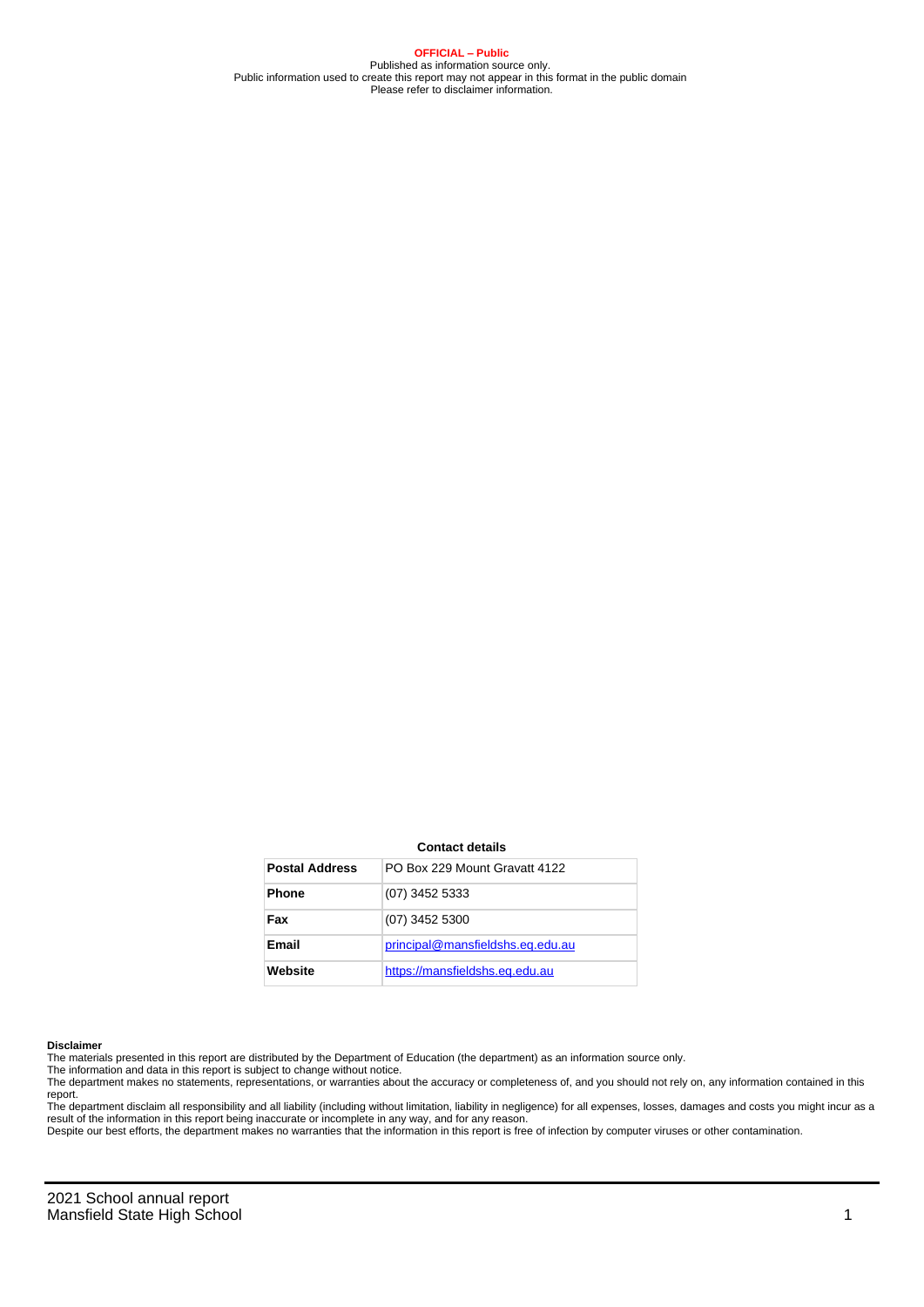| School context                   |                                                                                                                                                                                              |
|----------------------------------|----------------------------------------------------------------------------------------------------------------------------------------------------------------------------------------------|
| Coeducational or single sex      | Coeducational                                                                                                                                                                                |
| <b>Independent Public School</b> | <b>Yes</b>                                                                                                                                                                                   |
| Year levels offered in 2021      | Year $7 -$ Year 12                                                                                                                                                                           |
| Webpages                         | Additional information about Queensland state schools is located on the:<br>My School website<br>Queensland Government data website<br>Queensland Government schools directory website.<br>٠ |

# **Characteristics of the student body**

## **Student enrolments**

### **Table 1: Student enrolments by year level**

|                   |       | <b>February</b> |       |       | <b>August</b> |       |
|-------------------|-------|-----------------|-------|-------|---------------|-------|
| Year Level        | 2019  | 2020            | 2021  | 2019  | 2020          | 2021  |
| Year <sub>7</sub> | 545   | 597             | 534   | 543   | 596           | 546   |
| Year <sub>8</sub> | 515   | 559             | 600   | 529   | 558           | 605   |
| Year 9            | 572   | 541             | 569   | 580   | 545           | 572   |
| Year 10           | 491   | 550             | 501   | 491   | 550           | 504   |
| Year 11           | 407   | 500             | 538   | 401   | 501           | 530   |
| Year 12           | 267   | 393             | 492   | 257   | 387           | 487   |
| <b>Total</b>      | 2,797 | 3,140           | 3,234 | 2,801 | 3,137         | 3,244 |

Notes

1. Student counts include headcount of all full- and part-time students at the school.

## **Average class sizes**

#### **Table 2: Average class size information for each phase of schooling**

| <b>Year Levels</b> | 2019 | 2020 | 2021 |
|--------------------|------|------|------|
| Year 7 – Year 10   | 26   | 26   | 26   |
| Year 11 – Year 12  | 19   | 21   |      |

Notes

1. Classes are measured against the target of 25 students per teacher in Prep to Year 3 and Years 11 to 12, and target of 28 students per teacher in Years 4 to 10. Where composite classes exist across cohorts (e.g. Year 3/4) the class size targets would be the lower cohort target.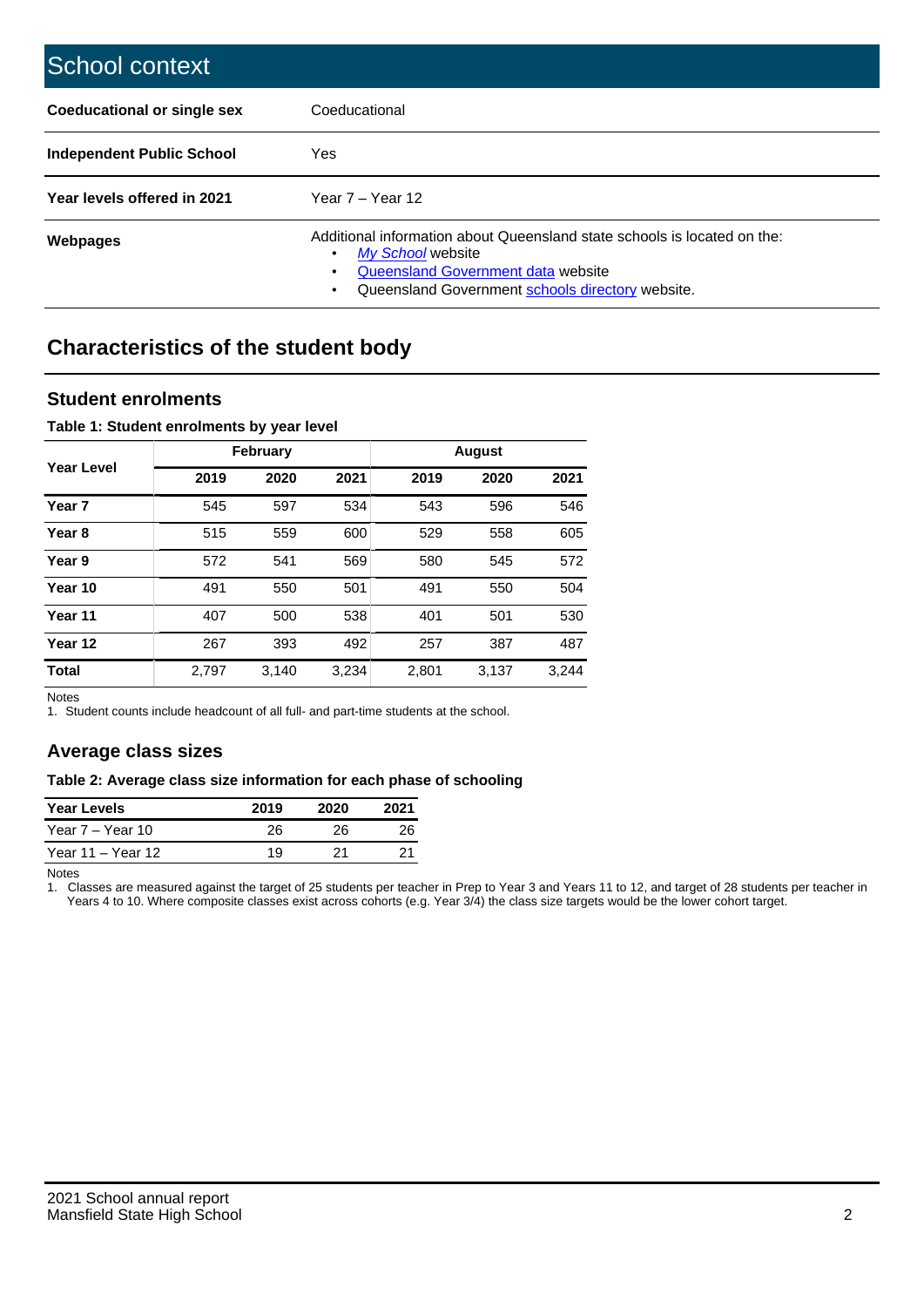## **Respectful relationships education**

To support students' learning, health and wellbeing all state schools are required to implement respectful relationships education through the Prep to Year 10 Australian Curriculum: Health and Physical Education and/or through school pastoral care programs across Prep to Year 12.

## **Parent, student and staff satisfaction**

Tables 3–5 show selected items from the Parent/Caregiver, Student and Staff School Opinion Surveys. In response to the COVID-19 health emergency, the annual school opinion surveys of students, teachers and staff were not administered in 2020. A new time series started in 2021 and data from this collection is not considered directly comparable with earlier collections due to significant methodology changes.

For state level information go to the **[School Opinion Survey](https://qed.qld.gov.au/publications/reports/statistics/schooling/schools/schoolopinionsurvey) webpage**.

#### **Table 3: Parent/Caregiver Survey**

| Percentage of parents/caregivers who agree <sup>1</sup> that:                                               | 2019  | 2020 | 2021  |
|-------------------------------------------------------------------------------------------------------------|-------|------|-------|
| This is a good school.                                                                                      | 93.5% |      | 96.7% |
| My child likes being at this school. <sup>2</sup>                                                           | 93.6% |      | 93.5% |
| My child feels safe at this school. <sup>2</sup>                                                            | 98.0% |      | 94.8% |
| My child's learning needs are being met at this school. <sup>2</sup>                                        | 92.6% |      | 92.2% |
| My child is making good progress at this school. <sup>2</sup>                                               | 93.3% |      | 95.3% |
| Teachers at this school expect my child to do his or her best. <sup>2</sup>                                 | 96.3% |      | 98.5% |
| Teachers at this school provide my child with useful feedback about his or her school<br>work. <sup>2</sup> | 88.8% |      | 93.3% |
| Teachers at this school motivate my child to learn. <sup>2</sup>                                            | 90.5% |      | 92.0% |
| Teachers at this school treat students fairly. <sup>2</sup>                                                 | 83.8% |      | 91.0% |
| can talk to my child's teachers about my concerns. <sup>2</sup>                                             | 88.9% |      | 94.4% |
| This school works with me to support my child's learning. <sup>2</sup>                                      | 86.5% |      | 92.6% |
| This school takes parents' opinions seriously. <sup>2</sup>                                                 | 86.5% |      | 85.9% |
| Student behaviour is well managed at this school. <sup>2</sup>                                              | 89.1% |      | 91.5% |
| This school looks for ways to improve. <sup>2</sup>                                                         | 93.0% |      | 92.6% |
| This school is well maintained. <sup>2</sup>                                                                | 93.9% |      | 97.5% |

Notes

1. Agree represents the percentage of respondents who Somewhat Agree, Agree or Strongly Agree with the statement.

2. Nationally agreed parents/caregiver items.

3. DW = Data withheld to ensure confidentiality.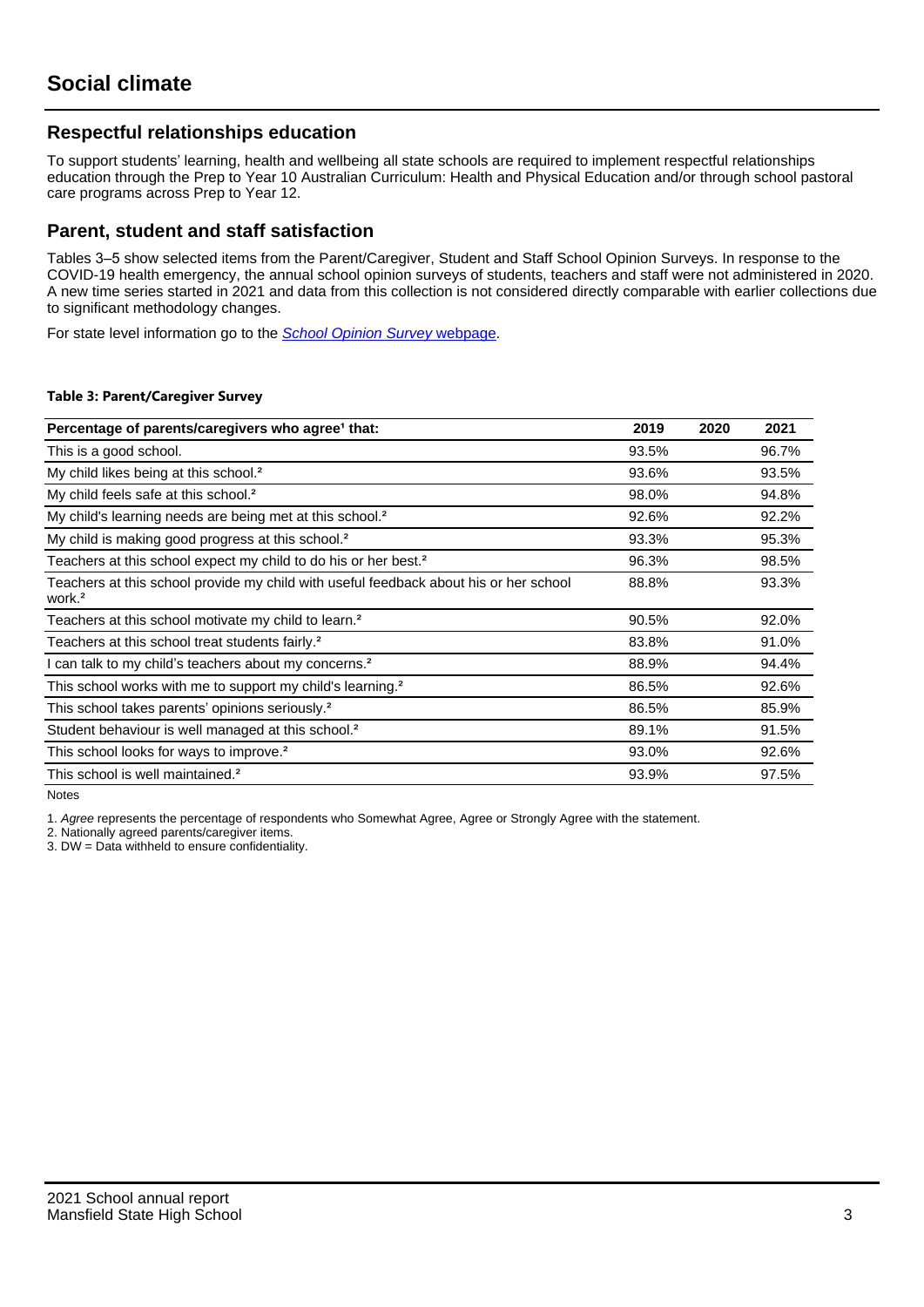#### **Table 4: Student Survey**

| Percentage of students who agree <sup>1</sup> that:                            | 2019  | 2020 | 2021  |
|--------------------------------------------------------------------------------|-------|------|-------|
| I like being at my school. <sup>2</sup>                                        | 79.8% |      | 71.7% |
| I feel safe at my school. <sup>2</sup>                                         | 88.8% |      | 83.5% |
| My teachers motivate me to learn. <sup>2</sup>                                 | 82.3% |      | 78.7% |
| My teachers expect me to do my best. <sup>2</sup>                              | 96.0% |      | 96.1% |
| My teachers provide me with useful feedback about my school work. <sup>2</sup> | 84.7% |      | 80.3% |
| Teachers at my school treat students fairly. <sup>2</sup>                      | 76.6% |      | 68.1% |
| I can talk to my teachers about my concerns. <sup>2</sup>                      | 67.7% |      | 58.6% |
| My school takes students' opinions seriously. <sup>2</sup>                     | 68.3% |      | 54.6% |
| Student behaviour is well managed at my school. <sup>2</sup>                   | 67.5% |      | 75.1% |
| My school looks for ways to improve. <sup>2</sup>                              | 86.3% |      | 71.4% |
| My school is well maintained. <sup>2</sup>                                     | 83.6% |      | 82.9% |
| My school gives me opportunities to do interesting things. <sup>2</sup>        | 83.9% |      | 79.6% |

Notes

1. Agree represents the percentage of respondents who Somewhat Agree, Agree or Strongly Agree with the statement.

2. Nationally agreed student items.

3. DW = Data withheld to ensure confidentiality.

### **Table 5: Staff Survey**

| Percentage of staff who agree <sup>1</sup> that:                                                            | 2019  | 2020 | 2021   |
|-------------------------------------------------------------------------------------------------------------|-------|------|--------|
| I feel confident embedding Aboriginal and Torres Strait Islander perspectives across the<br>learning areas. | 79.9% |      | 87.3%  |
| I enjoy working at this school. <sup>2</sup>                                                                | 99.0% |      | 98.6%  |
| I feel this school is a safe place in which to work. <sup>2</sup>                                           | 97.9% |      | 100.0% |
| I receive useful feedback about my work at this school. <sup>2</sup>                                        | 91.8% |      | 91.1%  |
| Students are encouraged to do their best at this school. <sup>2</sup>                                       | 99.0% |      | 100.0% |
| Students are treated fairly at this school. <sup>2</sup>                                                    | 97.4% |      | 97.9%  |
| Student behaviour is well managed at this school. <sup>2</sup>                                              | 90.2% |      | 98.0%  |
| Staff are well supported at this school. <sup>2</sup>                                                       | 92.8% |      | 94.5%  |
| This school takes staff opinions seriously. <sup>2</sup>                                                    | 90.4% |      | 93.8%  |
| This school looks for ways to improve. <sup>2</sup>                                                         | 96.4% |      | 100.0% |
| This school is well maintained. <sup>2</sup>                                                                | 94.3% |      | 96.6%  |
| This school gives me opportunities to do interesting things. <sup>2</sup>                                   | 95.2% |      | 93.8%  |

Notes

1. Agree represents the percentage of respondents who Somewhat Agree, Agree or Strongly Agree with the statement.

2. Nationally agreed staff items.

3. DW = Data withheld to ensure confidentiality.

# **Description of how this school manages non-attendance**

Queensland state schools manage non-attendance in line with the Queensland Department of Education procedures: [Managing Student Absences and Enforcing Enrolment and Attendance at State Schools](https://ppr.qed.qld.gov.au/pp/managing-student-absences-and-enforcing-enrolment-and-attendance-at-state-schools-procedure); and [Roll Marking in State Schools,](https://ppr.qed.qld.gov.au/pp/roll-marking-in-state-schools-procedure) which outline processes for managing and recording student attendance and absenteeism.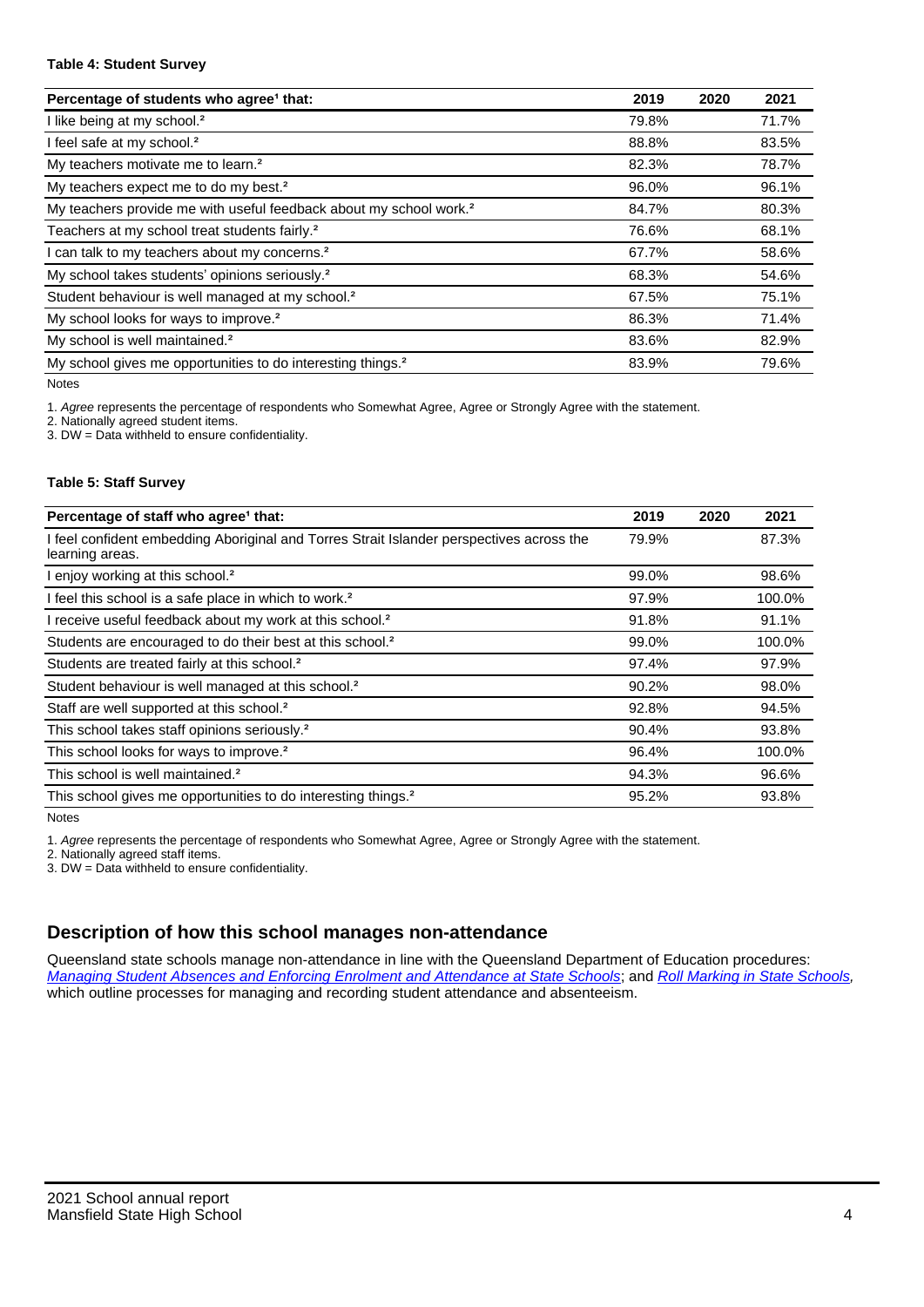# **School disciplinary absences**

#### **Table 6: Count of school disciplinary absences at this school**

| Type of school disciplinary absence | 2019 | 2020 | 2021 |
|-------------------------------------|------|------|------|
| Short suspension                    | 173  | 210  | 248  |
| Long suspension                     | 10   | 6    | 5    |
| Exclusion                           | 5    | 5    | 2    |
| Cancellation                        | 2    |      | 0    |
| Total                               | 190  | 222  | 255  |

Notes

1. School disciplinary absence (SDA) data is a total of short suspensions (1–10 days), long suspensions (11–20 days), exclusions and cancellations. 2. The number of SDAs is not the number of students who received an SDA as one student may be suspended several times in a school year. Each time a student is suspended it is recorded as an additional SDA. The data does not reflect the outcomes of appeal decisions.

3. 2020 data was impacted by the COVID-19 health emergency. There were significantly fewer SDAs during the home-based learning period (the first five weeks of Term 2) compared to other years.

# **School funding**

## **School income broken down by funding source**

School income, reported by financial year accounting cycle using standardised national methodologies and broken down by funding source is available via the [My School](http://www.myschool.edu.au/) website.

## **How to access our income details**

- 1. Click on the My School link <http://www.myschool.edu.au/>.
- 2. Enter the school name or suburb of the school you wish to search.

| Search by school name or suburb | <b>School sector</b> | School type | <b>State</b> |  |
|---------------------------------|----------------------|-------------|--------------|--|
|                                 |                      |             |              |  |

3. Click on View School Profile to access the school's profile.



4. Click on Finances and select the appropriate year to view school financial information.

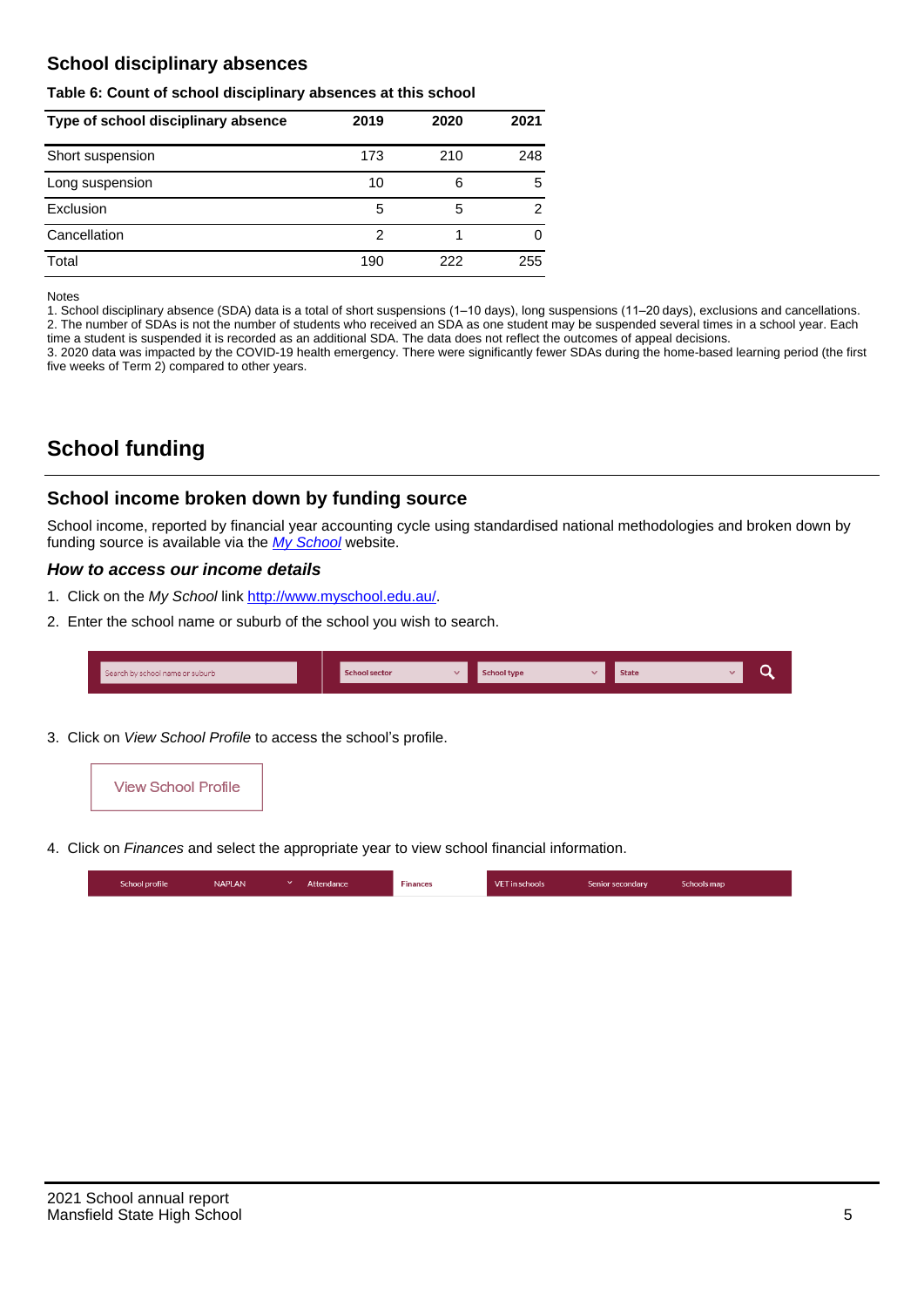# **Teacher standards and qualifications**

The Teacher registration eligibility requirements: Policy (p.1) states:

To be eligible for registration, a person must satisfy the Queensland College of Teachers (QCT) that they meet requirements regarding qualification and experience, or have otherwise met the requirements of the Australian Professional Standards for Teachers (APST). A person must also satisfy the QCT that they are suitable to teach and meet English language proficiency requirements. All these requirements are specified in the Act and the Education (Queensland College of Teachers) Regulation 2005 (the Regulation).

The qualifications required for teacher registration are successful completion of either -

- (a) a four-year initial teacher education program including teacher education studies of at least one year (e.g. a Bachelor of Education, or a double Bachelor degree in Science and Teaching) or
- (b) a one-year graduate initial teacher education program following a degree (e.g. a one-year Graduate Diploma of Education (Secondary) after a three-year Bachelor degree) or
- (c) another course of teacher education that the QCT is reasonably satisfied is the equivalent of (a) or (b). These are considered on a case-by-case basis.

For more information, please refer to the following link:

• <https://www.qct.edu.au/registration/qualifications>

# **Workforce composition**

## **Staff composition, including Indigenous staff**

### **Table 7: Workforce composition for this school**

|                    | <b>Teaching staff</b> |      |      | Non-teaching staff |      |      | Indigenous staff |      |      |
|--------------------|-----------------------|------|------|--------------------|------|------|------------------|------|------|
| <b>Description</b> | 2019                  | 2020 | 2021 | 2019               | 2020 | 2021 | 2019             | 2020 | 2021 |
| Headcount          | 191                   | 213  | 224  | 67                 | 73   | 78   | <5               | <5   | <5   |
| <b>FTF</b>         | 180                   | 202  | 209  | 49                 | 54   | 58   | <5               | <:   | ה>   |

Notes

1. Teaching staff includes school leaders.

2. Indigenous refers to Aboriginal and Torres Strait Islander people of Australia.

3. FTE = full-time equivalent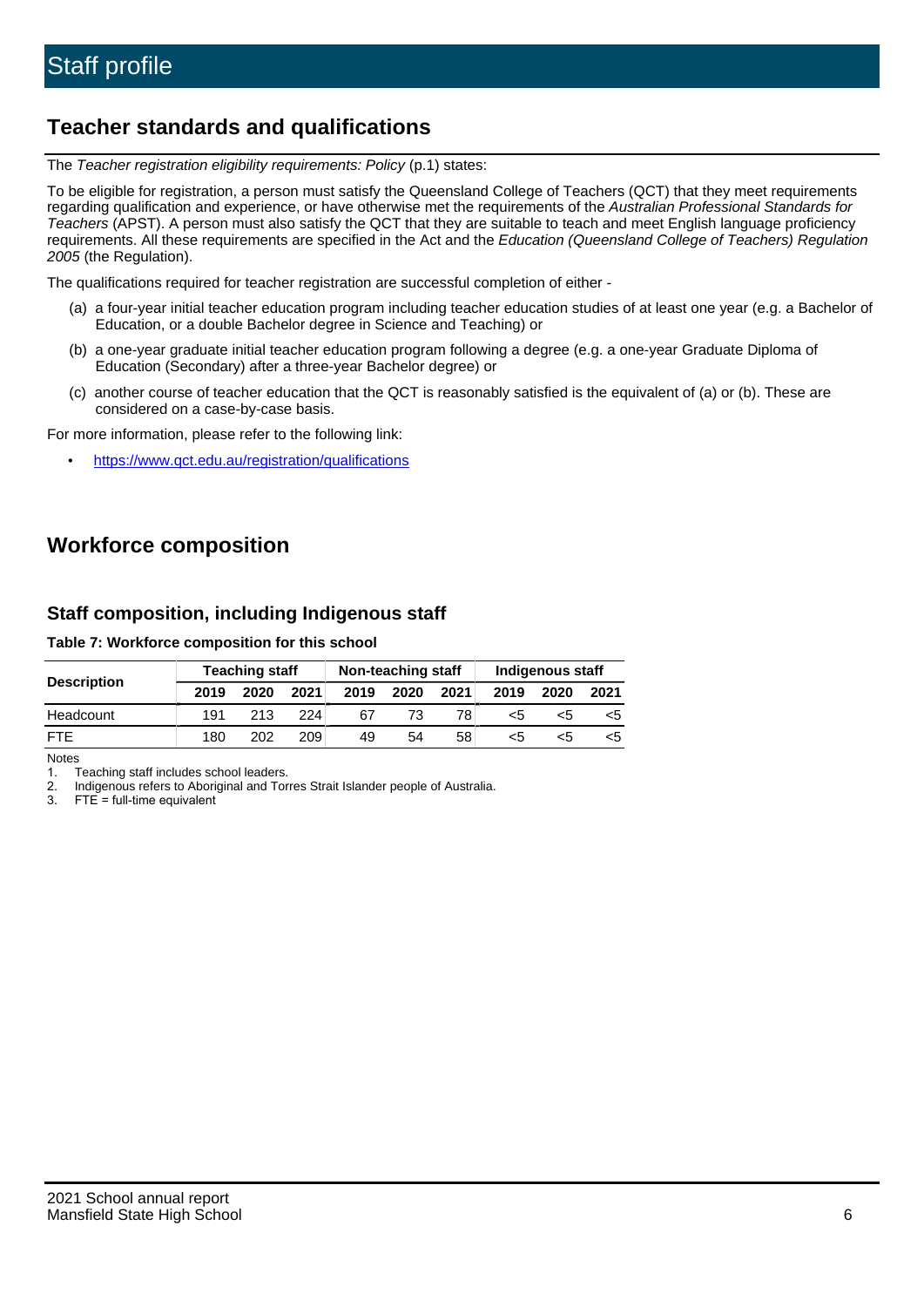# **Key student outcomes**

## **Student attendance**

Tables 8–9 show attendance rates at this school as percentages. In 2020, the COVID-19 health emergency affected student attendance in Queensland Government schools. Comparisons between 2020 and other years' attendance data should not be made.

#### **Table 8: Overall student attendance at this school**

| <b>Description</b>                                  | 2019 | 2020 | 2021 |
|-----------------------------------------------------|------|------|------|
| Overall attendance rate for students at this school | 93%  | 91%  | 93%  |

Notes

1. The attendance rate is the full- and part-time days attended as a percentage of enrolled school days.

2. Full-time students only.

#### **Table 9: Student attendance rates for each year level at this school**

| <b>Year Level</b> | 2019 | 2020 | 2021 |
|-------------------|------|------|------|
| Year 7            | 95%  | 92%  | 95%  |
| Year 8            | 93%  | 91%  | 94%  |
| Year 9            | 92%  | 90%  | 92%  |
| Year 10           | 92%  | 89%  | 92%  |
| Year 11           | 91%  | 91%  | 92%  |
| Year 12           | 91%  | 91%  | 92%  |

Notes

1. The attendance rate is the full- and part-time days attended as a percentage of enrolled school days.

2. Full-time students only.

3. DW = Data withheld to ensure confidentiality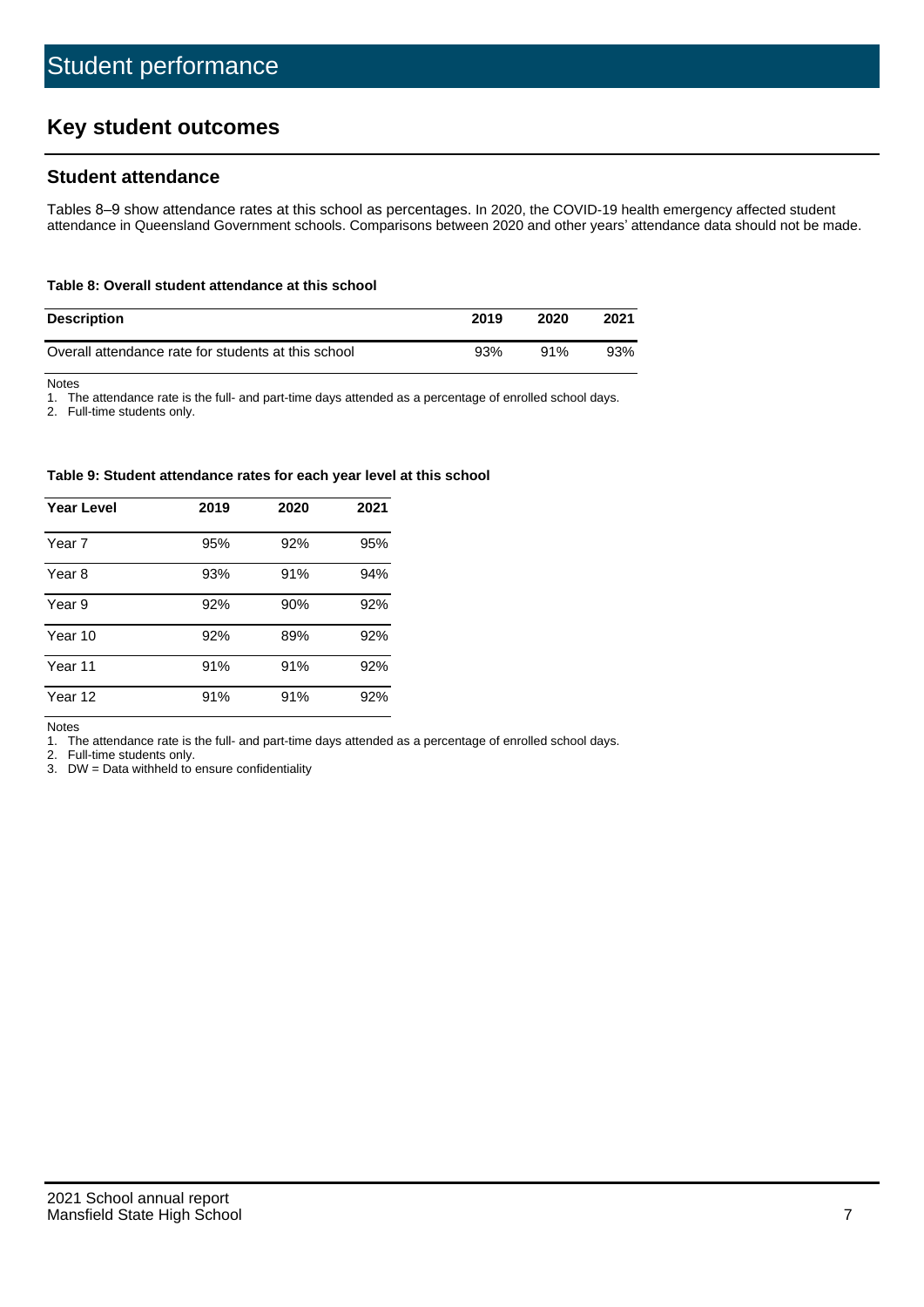# **NAPLAN**

Our reading, writing, spelling, grammar and punctuation, and numeracy results for the Years 3, 5, 7 and 9 NAPLAN tests are available via the [My School](http://www.myschool.edu.au/) website.

### **How to access our NAPLAN results**

- 1. Click on the My School link <http://www.myschool.edu.au/>.
- 2. Enter the school name or suburb of the school you wish to search.

| Search by school name or suburb | <b>School sector</b> | <b>School type</b>                        |          | <b>State</b> |  |
|---------------------------------|----------------------|-------------------------------------------|----------|--------------|--|
|                                 |                      |                                           |          |              |  |
|                                 |                      | $\sim$ $\sim$ $\sim$ $\sim$ $\sim$ $\sim$ | $\cdots$ |              |  |

3. Click on View School Profile of the appropriate school to access the school's profile.



4. Click on NAPLAN and select a year to view school NAPLAN information.

|  | School profile | <b>NAPLAN</b> |  | Attendance | <b>Finances</b> | <b>VET</b> in schools | Senior secondary | Schools map |  |
|--|----------------|---------------|--|------------|-----------------|-----------------------|------------------|-------------|--|
|--|----------------|---------------|--|------------|-----------------|-----------------------|------------------|-------------|--|

#### Notes

- 1. If you are unable to access the internet, please contact the school for a hard copy of the school's NAPLAN results.
- 2. The National Assessment Program Literacy and Numeracy ([NAPLAN\)](http://www.nap.edu.au/naplan) is an annual assessment for students in Years 3, 5, 7 and 9.